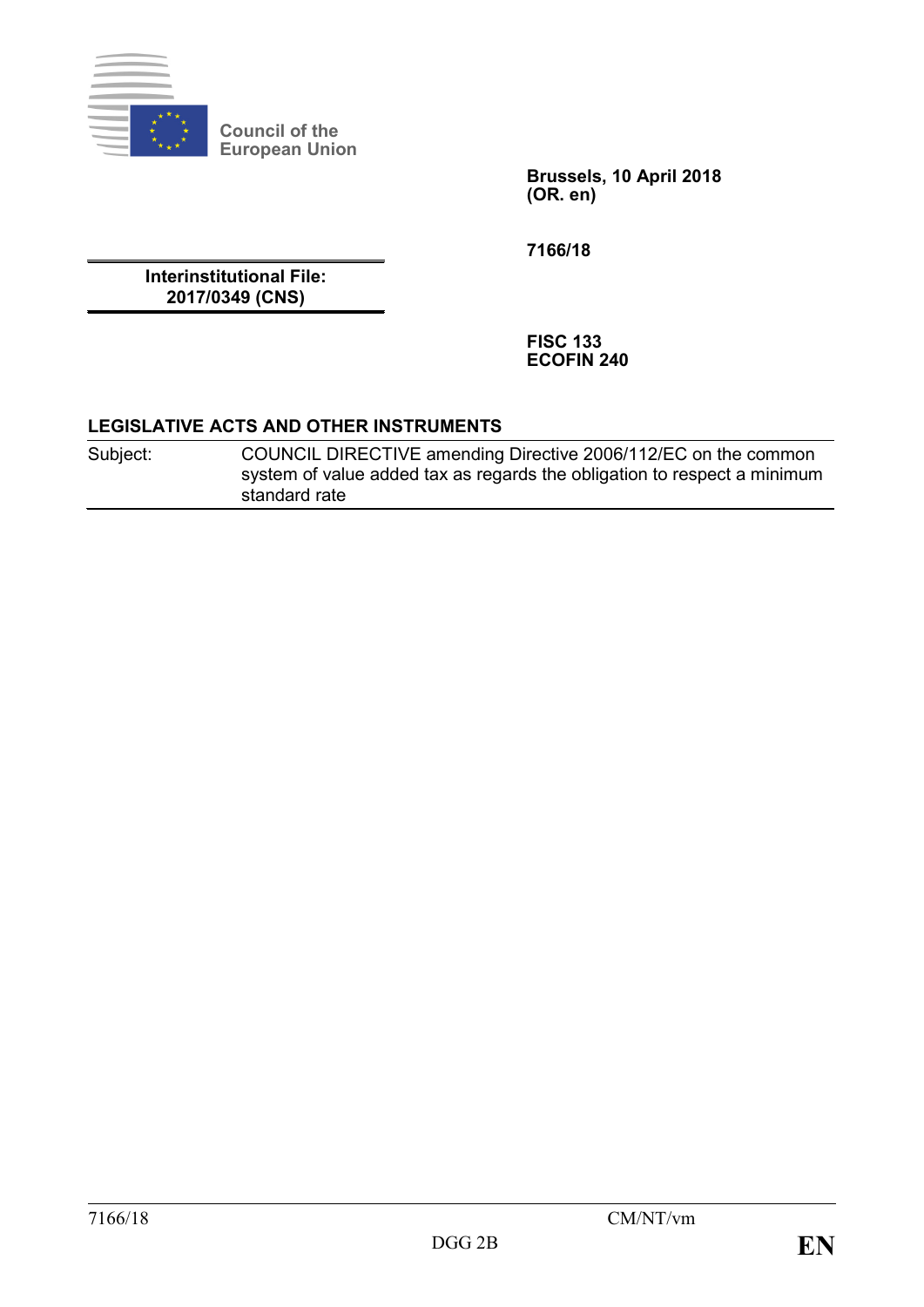### **COUNCIL DIRECTIVE (EU) 2018/…**

**of …**

# **amending Directive 2006/112/EC on the common system of value added tax as regards the obligation to respect a minimum standard rate**

### THE COUNCIL OF THE EUROPEAN UNION,

Having regard to the Treaty on the Functioning of the European Union, and in particular Article 113 thereof,

Having regard to the proposal from the European Commission,

After transmission of the draft legislative act to the national parliaments,

Having regard to the opinion of the European Parliament**[1](#page-1-0)**,

Having regard to the opinion of the European Economic and Social Committee**[2](#page-1-1)**,

Acting in accordance with a special legislative procedure,

<span id="page-1-0"></span> $\mathbf{1}$ <sup>1</sup> Opinion of the European Parliament of […] (not yet published in the Official Journal).

<span id="page-1-1"></span>**<sup>2</sup>** Opinion of the European Economic and Social Committee of […] (not yet published in the Official Journal).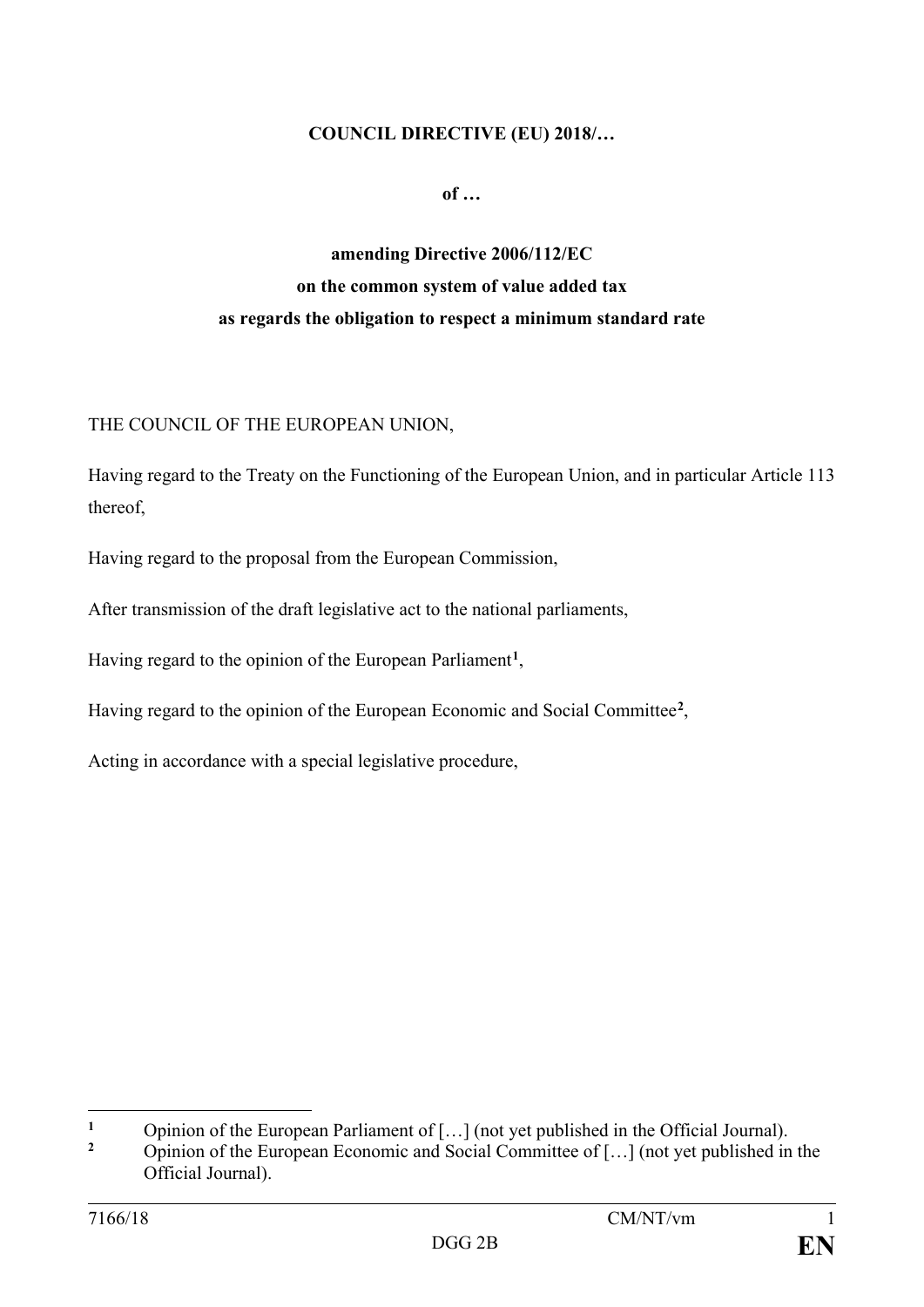# Whereas:

- (1) Article 97 of Council Directive 2006/112/EC**[1](#page-2-0)** provides that, from 1 January 2016 until 31 December 2017, the standard rate may not be lower than 15 %.
- (2) The application of a standard rate of value added tax (VAT) ensures the smooth functioning of the common system of VAT and should therefore be kept in place.
- (3) It is appropriate to maintain the current minimum standard rate at 15 %, and to make it permanent.
- (4) Since the objective of this Directive, namely to set a minimum standard rate of VAT, cannot be sufficiently achieved by the Member States, but can rather, by reason of the scale or effects of the action, be better achieved at Union level, the Union may adopt measures, in accordance with the principle of subsidiarity as set out in Article 5 of the Treaty on European Union. In accordance with the principle of proportionality as set out in that Article, this Directive does not go beyond what is necessary in order to achieve that objective.
- (5) Directive 2006/112/EC should therefore be amended accordingly,

HAS ADOPTED THIS DIRECTIVE:

<span id="page-2-0"></span> $\mathbf{1}$ **<sup>1</sup>** Council Directive 2006/112/EC of 28 November 2006 on the common system of value added tax (OJ L 347, 11.12.2006, p. 1).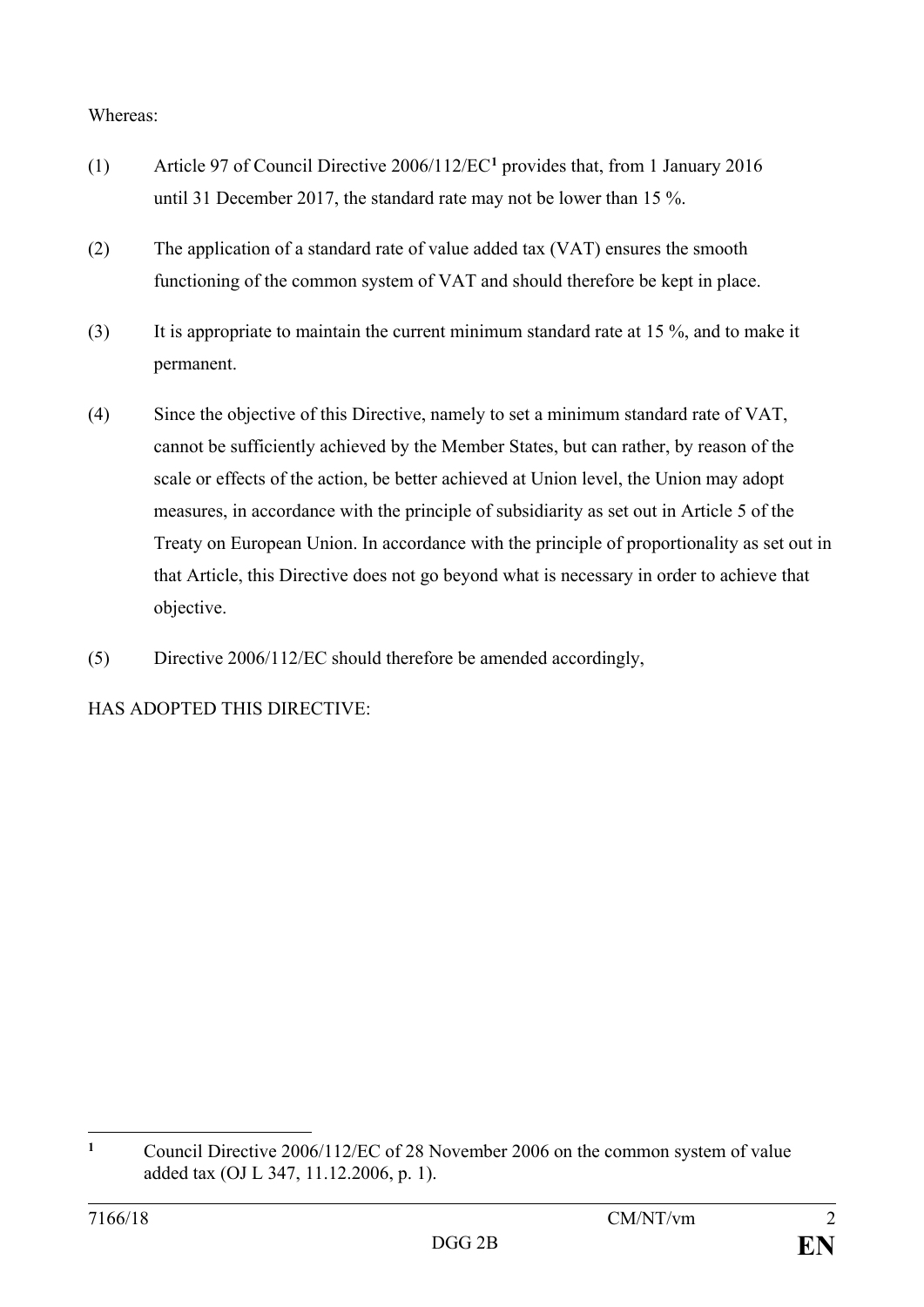# *Article 1*

Article 97 of Directive 2006/112/EC is replaced by the following:

'*Article 97*

The standard rate shall not be lower than 15 %.'.

# *Article 2*

1. Member States shall bring into force the laws, regulations and administrative provisions necessary to comply with this Directive by … [the first day of the third month following the month of publication of this Directive[∗](#page-3-0) ] at the latest. They shall immediately communicate the text of those measures to the Commission.

When Member States adopt those measures, they shall contain a reference to this Directive or be accompanied by such a reference on the occasion of their official publication. Member States shall determine how such a reference is to be made.

2. Member States shall communicate to the Commission the text of the main measures of national law which they adopt in the field covered by this Directive.

 $\overline{a}$ 

<span id="page-3-0"></span><sup>∗</sup> OJ: please insert the exact date upon official publication of this Directive in the *Official Journal of the European Union*.